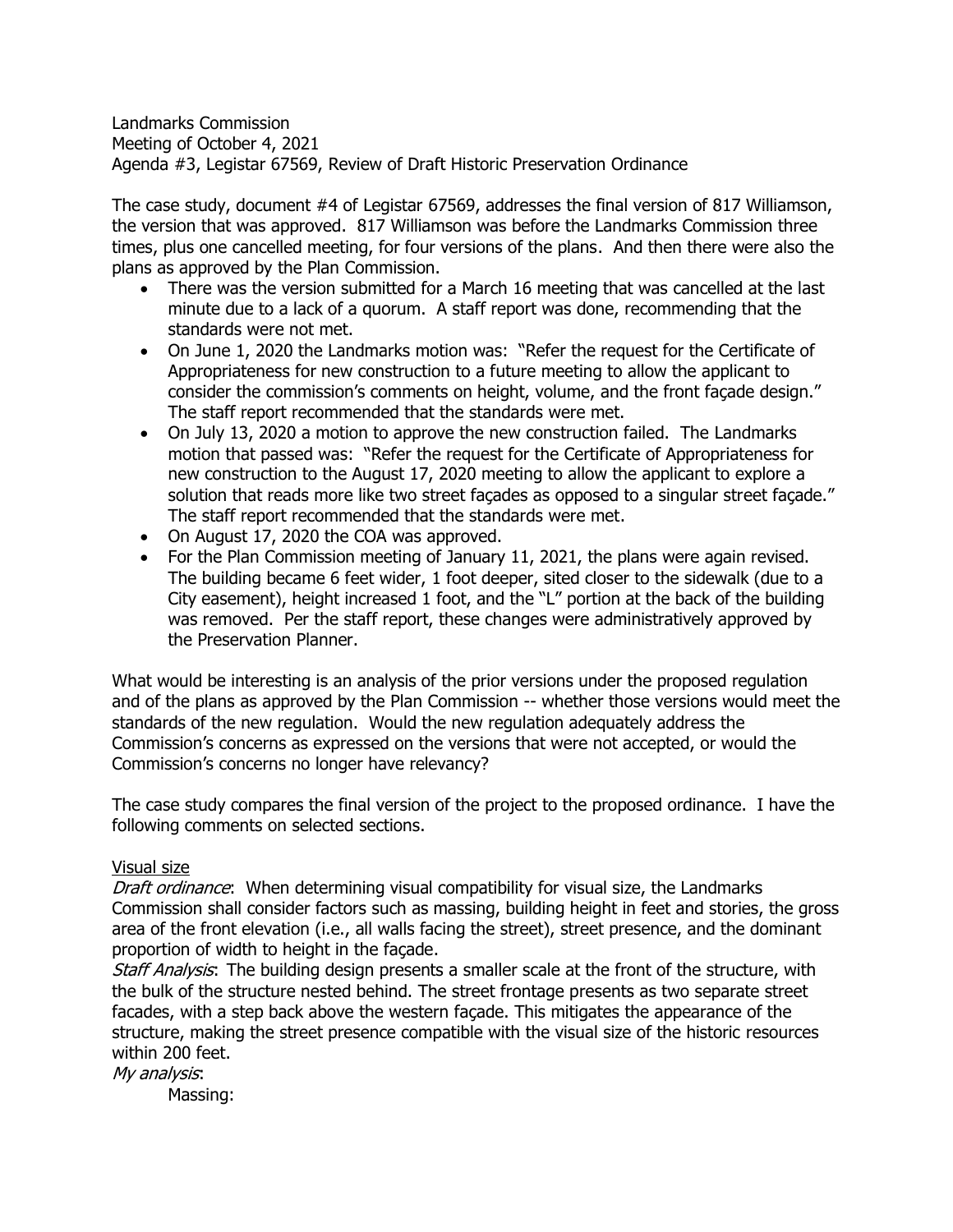- The gross volumes of the historic commercial buildings (800, 805, 811 and 831, not including the non-historic separate structures on 805 and 831) which are the only buildings sited near the sidewalk, including attic space under gabled rooflines, range from about 27,000 cubic feet to 32,000 cubic feet.
- The July version of the proposed project had over 270,000 cubic feet (excluding the garage space). Even just the front half of the proposed building, going back only as far as the garage entry, was over 125,000 cubic feet. Thus, the front mass was almost 4 times larger than the largest historic resource, and the whole building, included the "nested behind" portion, was about 8.4 times larger than the largest historic resource.
- The approved August version had a volume of approximately 289,500 cubic feet. The front portion had about 156,000 cubic feet, or about 4.8 times more mass in just the front portion than the largest historic resource.
- The footprints of the historic commercial buildings range from about 1,200 to 1,500 square feet.
- The approved August version had a footprint of 7,900 square feet, with just the front portion at about 3,900 square feet.

Height in feet and stories:

- The heights of the historic commercial buildings are 20-28 feet.
- The approved version had a height of 40.64', including the cornice.
- The historic commercial properties are 2 stories.
- The approved version was 3 stories.

Gross area of the front elevation:

- The historic commercial buildings have street facades range from about 640 to 670 square feet. The facade of the approved project, not including the garage, was about 2,200 square feet. (The garage had a front elevation area of about 1,100 square feet.)
- The proposed ordinance says "the gross area of the front elevation (i.e., all walls facing the street)." It does not discuss what a building reads as, or what sort of gap is required to make a building read like two buildings. It also includes all walls facing the street, so the setback garage portion could not be excluded.
- Even if this is read as two buildings, and only looking at the portions sited at the sidewalk (not considering the garage walls that face the street), each segment would be 935 square feet – or about 40% larger gross front elevation of the historic commercial buildings.

Street presence:

- "Street presence" is mentioned just this one time in the draft ordinance, so exactly what this means is not clear. Perhaps the assertion that the building reads like two buildings would fall under this.
- This new building will clearly be the dominant street presence on the block face in terms of size. When one is looking down the block from the other side of the street, this building will read like a single building.
- Side note: Should any new structure ever overpower the existing historic resources?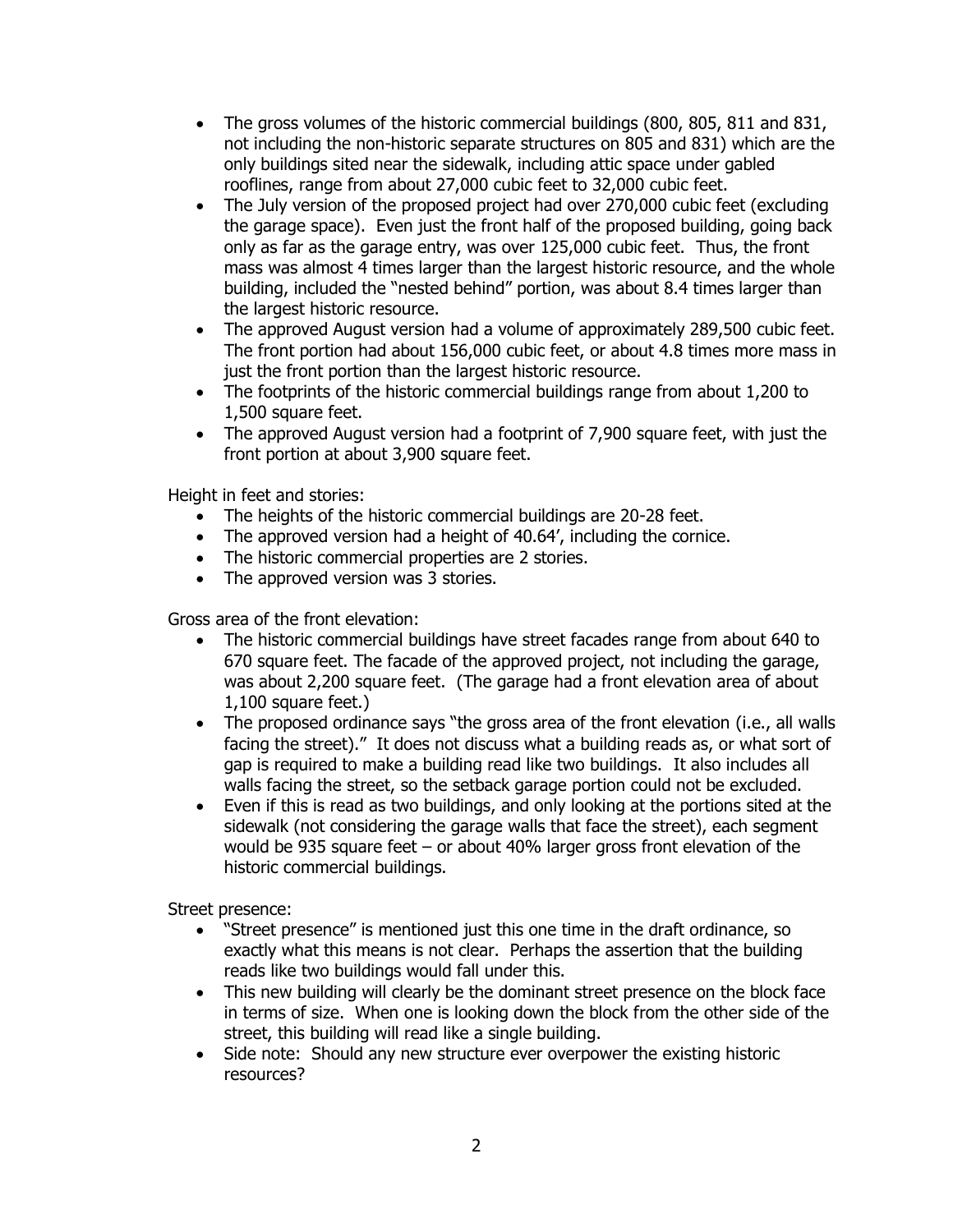Dominant proportion of the width to height in the façade:

- Of the historic commercial buildings, 2 have gabled roofs, so I am not sure how to factor in the attic for the width to height calculation. One is a true flat roof, about 24' wide and 28' high, or the width is about 86% of the height. One has a false front, and the width is about 79% of the height.
- The width of 817's two segments are each 57% of the height. The front portion sited at the sidewalk, as a whole, is 150% of the height.

What is the Commission to do with this information? The ordinance merely states that the Commission "shall consider" these factors, and the guidelines do not provide further guidance. When should an application be approved or denied? If a building is 30% taller than the historic resources within 200 feet, should that proposal be denied? Or 9 times the volume? Or if it has a 40% larger front elevation? Shouldn't developers, as well as neighbors, have some idea of what visual compatibility means? Wouldn't the Commission find more substantive guidance useful and time saving?

## Building Form

Draft Ordinance: "When determining visual compatibility for building form, the Landmarks Commission shall consider factors such as building type and use, roof shape, symmetry or asymmetry, and its dominant vertical or horizontal expression."

Staff Analysis: "There are flat-roofed commercial structures within 200 feet, and one false front historic structure that gives the appearance of a flat roof. The building form is in keeping with the form of historic commercial structures in the vicinity."

My Analysis:

- The design of the roof, a flat roof, is only compatible with one historic resource  $-$ 800 Williamson, on the north side of the block and on a corner. All other 22 historic resources have a peaked roof. The one building with a false front does appear to have a flat roof if one looks at directly from the front – its peaked roof is apparent from other angles.
- Having a mid-block historic resource with a flat roof is rare on the south side of Williamson: 937 is a 2-flat, and 1019 is Nature's Bakery which is 2 stories with partially exposed basement, both of which are narrow, have a vertical expression and appear under 30 feet in height.
- The building type is a commercial block building. This type of building was generally found on corners, not in the middle of a block.

## Garage Doors

Proposed ordinance: "Garage doors shall be similar in design, color, scale, architectural appearance, and other visual qualities prevalent within the historic district." Staff analysis: "The garage door will be minimally visible from the public right-of-way, but should be of a compatible appearance with the structure and doors found in the district. Applicant should provide specifications on the garage doors." My analysis:

- The garage door, as approved by Landmarks, would have been highly visible to anyone of the sidewalk - it would have been 18' wide, and about 9-10' tall. I doubt that scale of door is found anywhere on a historic resource in the Third Lake Ridge.
- The proposed ordinance does not limit garage door standards to what is visible from the public right-of-way. Rather, it lays out the standard that all garage doors have to have